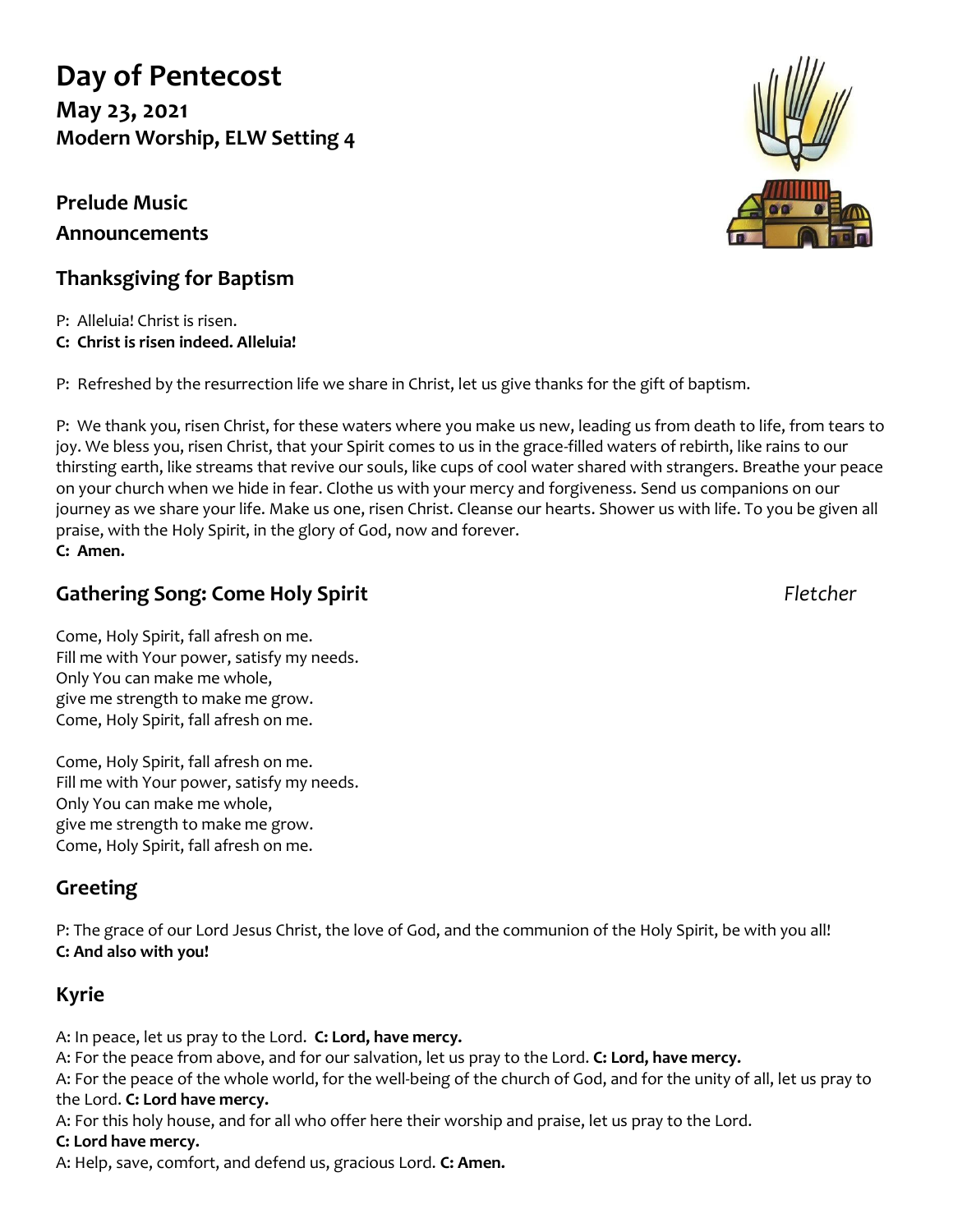## **Prayer of the Day**

#### A: Let us pray together,

**C: Mighty God, you breathe life into our bones, and your Spirit brings truth to the world. Send us this Spirit, transform us by your truth, and give us language to proclaim your gospel, through Jesus Christ, our Savior and Lord, who lives and reigns with you and the Holy Spirit, one God, now and forever. Amen.**

#### **Dramatic reading based on Acts 2:1-21**

*Originally Pentecost was a Jewish thanksgiving-type festival celebrated seven weeks after Passover. On this particular Pentecost, however, the Holy Spirit is poured out upon the entire community of believers just as Jesus had promised and the scriptures had prophesied. Empowered by the Spirit, the entire community bears witness to God's activity in multiple languages.*

1When the day of Pentecost had come, [the apostles] were all together in one place. 2And suddenly from heaven there came a sound like the rush of a violent wind, and it filled the entire house where they were sitting. 3Divided tongues, as of fire, appeared among them, and a tongue rested on each of them. 4All of them were filled with the Holy Spirit and began to speak in other languages, as the Spirit gave them ability. 5Now there were devout Jews from every nation under heaven living in Jerusalem. 6And at this sound the crowd gathered and was bewildered, because each one heard them speaking in the native language of each. 7Amazed and astonished, they asked, "Are not all these who are speaking Galileans? 8And how is it that we hear, each of us, in our own native language? 9Parthians, Medes, Elamites, and residents of Mesopotamia, Judea and Cappadocia, Pontus and Asia, 10Phrygia and Pamphylia, Egypt and the parts of Libya belonging to Cyrene, and visitors from Rome, both Jews and proselytes, 11Cretans and Arabs—in our own languages we hear them speaking about God's deeds of power." 12All were amazed and perplexed, saying to one another, "What does this mean?" 13But others sneered and said, "They are filled with new wine." 14But Peter, standing with the eleven, raised his voice and addressed them, "Men of Judea and all who live in Jerusalem, let this be known to you, and listen to what I say. 15Indeed, these are not drunk, as you suppose, for it is only nine o'clock in the morning. 16No, this is what was spoken through the prophet Joel: 17'In the last days it will be, God declares, that I will pour out my Spirit upon all flesh, and your sons and your daughters shall prophesy, and your young men shall see visions, and your old men shall dream dreams. 18Even upon my slaves, both men and women, in those days I will pour out my Spirit; and they shall prophesy. 19And I will show portents in the heaven above and signs on the earth below, blood, and fire, and smoky mist. 20The sun shall be turned to darkness and the moon to blood, before the coming of the Lord's great and glorious day. 21Then everyone who calls on the name of the Lord shall be saved.' "

- L: The Word of the Lord
- **C: Thanks be to God**

### **Psalm: Psalm 104:24-35, 35b**

24How manifold are your works, O Lord! In wisdom you have made them all; the earth is full of your creatures. **25Yonder is the sea, great and wide, with its swarms too many to number, living things both small and great.** 26There go the ships to and fro, and Leviathan, which you made for the sport of it.

**27All of them look to you to give them their food in due season.** 28You give it to them; they gather it; you open your hand, and they are filled with good things.

**29When you hide your face, they are terrified; when you take away their breath, they die and return to their dust.** 30You send forth your Spirit, and they are created; and so you renew the face of the earth.

**31May the glory of the Lord endure forever; O Lord, rejoice in all your works.**

32You look at the earth and it trembles; you touch the mountains and they smoke.

**33 I will sing to the Lord as long as I live; I will praise my God while I have my being.**

34May these words of mine please God. I will rejoice in the Lord.

**35bBless the Lord, O my soul. Hallelujah!**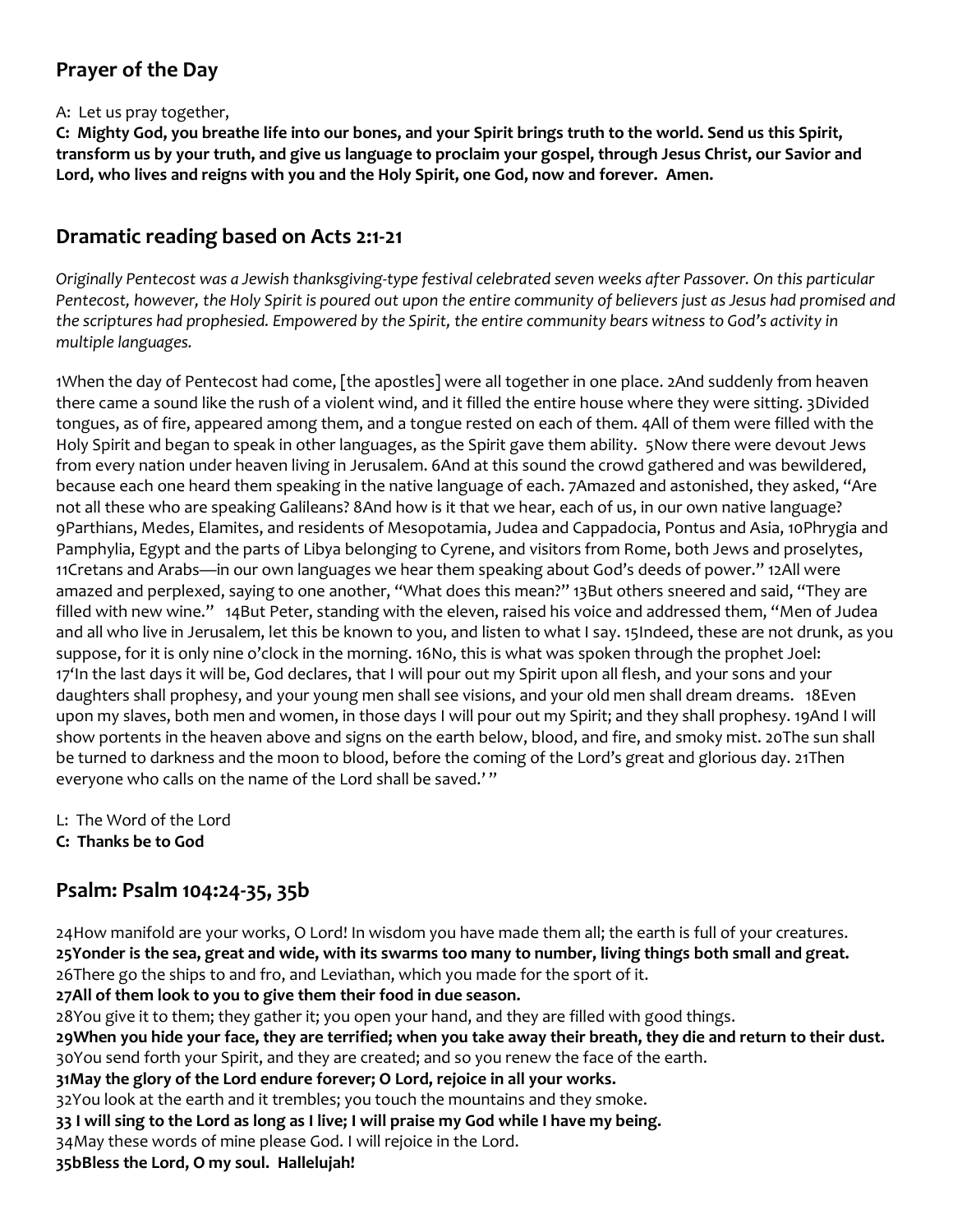#### **Gospel Acclamation: Alleluia** *Sinclair*

Alleluia, alleluia, alleluia, alleluia. Alleluia, alleluia alleluia, alleluia.

### **Gospel: John 15:26-27; 16:4b-15**

*While speaking to his disciples before his death, Jesus refers to the Holy Spirit as "the Helper" and describes the difference the Spirit will make in their lives and in the world.* P: A reading from… **C: Glory to You, O Lord.**

Jesus said, 26"When the Advocate comes, whom I will send to you from the Father, the Spirit of truth who comes from the Father, he will testify on my behalf. 27You also are to testify because you have been with me from the beginning. 16:4b"I did not say these things to you from the beginning, because I was with you. 5But now I am going to him who sent me; yet none of you asks me, 'Where are you going?' 6But because I have said these things to you, sorrow has filled your hearts. 7Nevertheless I tell you the truth: it is to your advantage that I go away, for if I do not go away, the Advocate will not come to you; but if I go, I will send him to you. 8And when he comes, he will prove the world wrong about sin and righteousness and judgment: 9about sin, because they do not believe in me; 10about righteousness, because I am going to the Father and you will see me no longer; 11about judgment, because the ruler of this world has been condemned. 12"I still have many things to say to you, but you cannot bear them now. 13When the Spirit of truth comes, he will guide you into all the truth; for he will not speak on his own, but will speak whatever he hears, and he will declare to you the things that are to come. 14He will glorify me, because he will take what is mine and declare it to you. 15All that the Father has is mine. For this reason I said that he will take what is mine and declare it to you."

P: The Gospel of the Lord. **C: Praise to you, O Christ.**

**Sermon – Pastor Paul**

**Song of the Day: Fill-A Me Up!** *BLC Choir*

#### **Apostles Creed**

**I believe in God, the Father almighty, creator of Heaven and earth.** 

**I believe in Jesus Christ, God's only Son, our Lord, who was conceived by the Holy Spirit, born of the virgin Mary, suffered under Pontius Pilate, was crucified, died, and was buried; he descended to the dead. On the third day he rose again; he ascended into heaven, he is seated at the right hand of the Father, and he will come to judge the living and the dead.**

**I believe in the Holy Spirit, the holy catholic church, the communion of saints, the forgiveness of sins, the resurrection of the body, and the life everlasting. Amen.**

#### **Prayers of the Church / Sign of the Peace**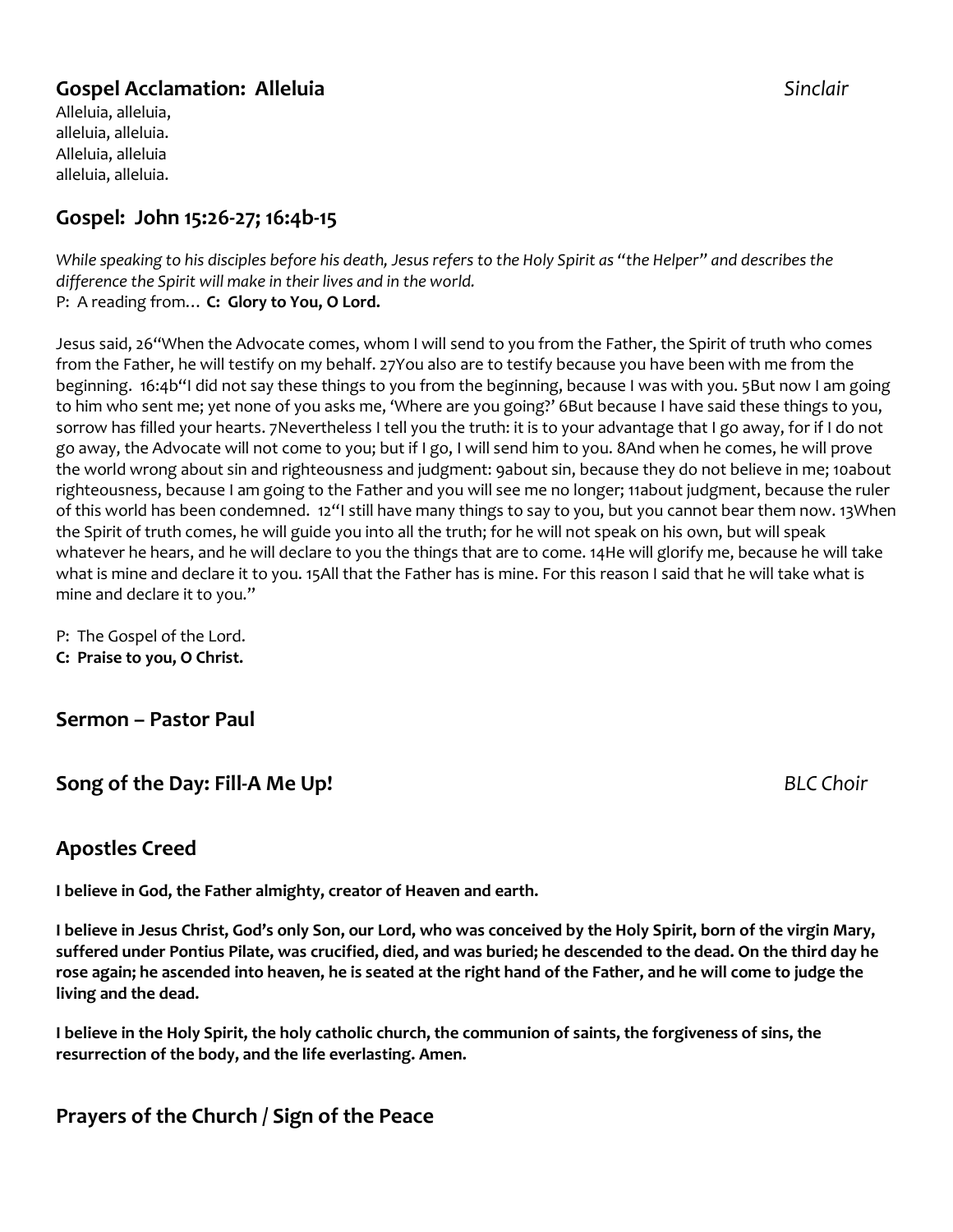### **Words of Institution**

#### **Lord's Prayer**

**Our Father, who art in heaven, hallowed be thy name, thy kingdom come, thy will be done, on earth as it is in heaven. Give us this day our daily bread; and forgive us our trespasses, as we forgive those who trespass against us; and lead us not into temptation, but deliver us from evil. For thine is the kingdom, and the power, and the glory, forever and ever. Amen.**

## **Communion Communion Songs: The Flame and the Fire** *BLC Choir* **Spirit of Gentleness - (If needed)** *(please see back page for music)*

#### **Final Blessing**

P: May our glorious God grant you a spirit of wisdom to know and to love the risen Lord Jesus. The God of life, Father,  $\pm$  Son, and Holy Spirit, bless you now and forever. **C: Amen**

#### **Dismissal**

A: Alleluia! Christ is risen. **C: Christ is risen indeed. Alleluia!** A: Go in peace. Share the good news. Alleluia! **C: Thanks be to God. Alleluia!**

**Sending Song: Holy Spirit, Ever Dwelling** *(please see back page for music)*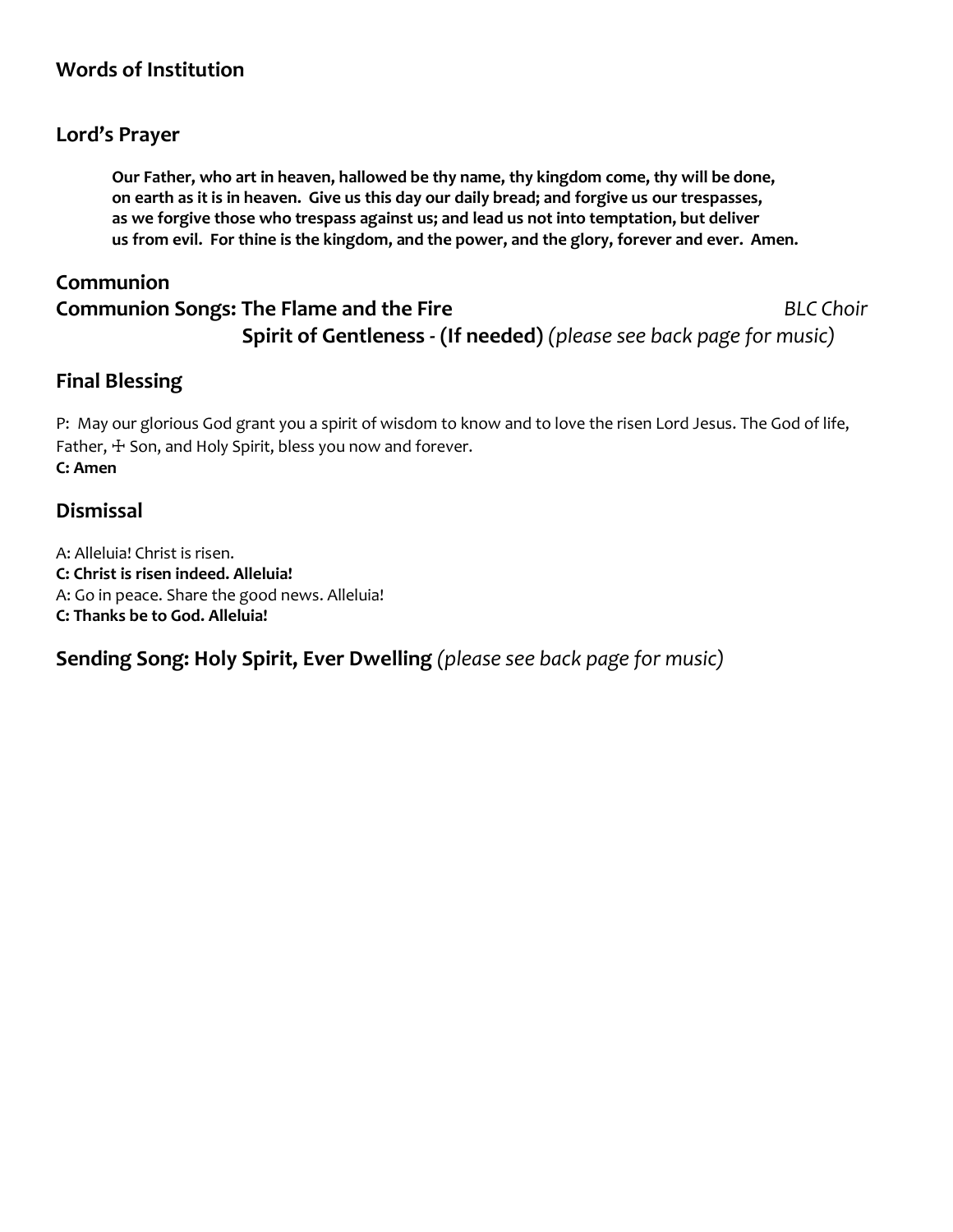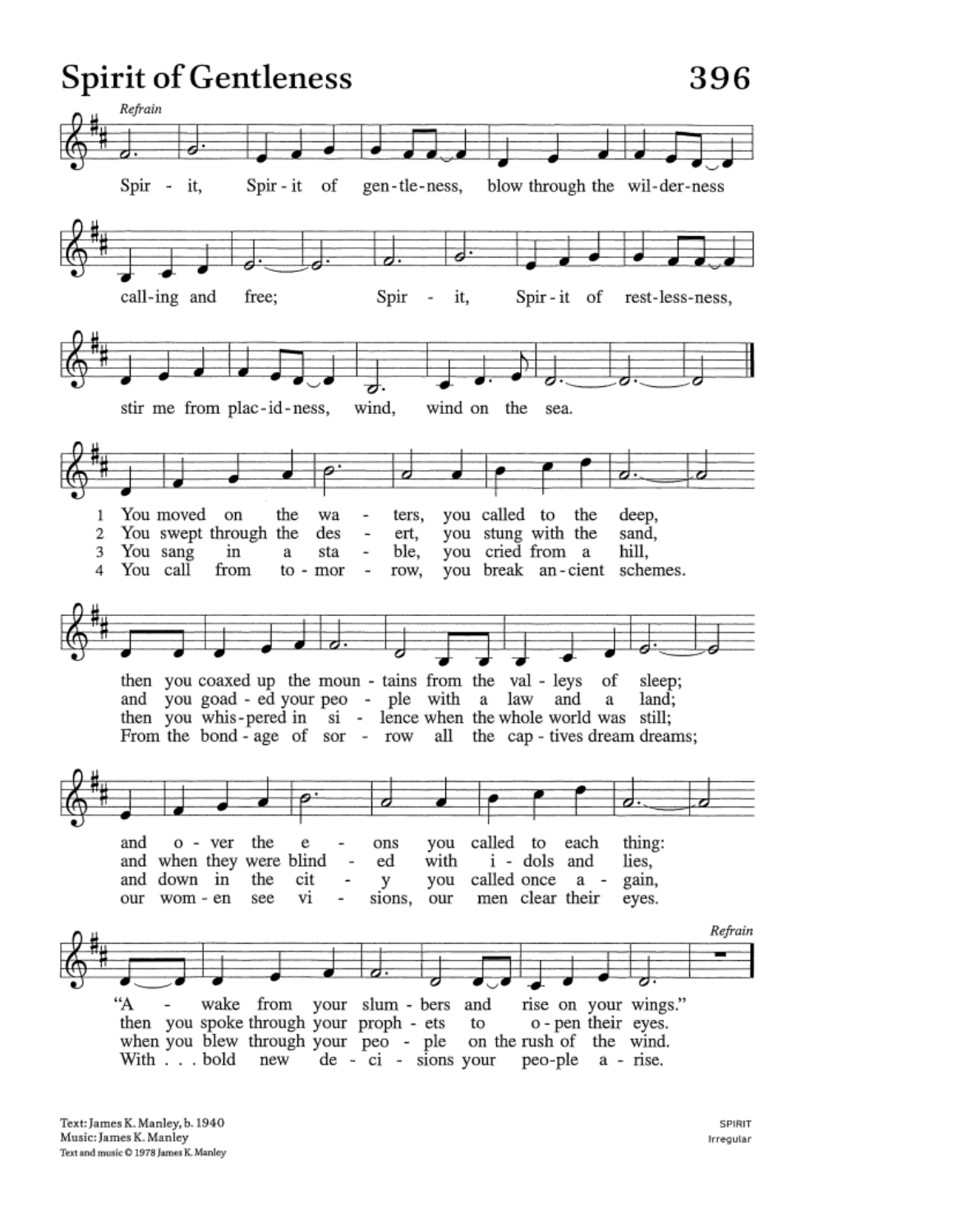

Music: Oude en Nieuwe Hollantse Boerenlities en Contradansen, 1710; arr. Julius Röntgen, 1855-1932

8787D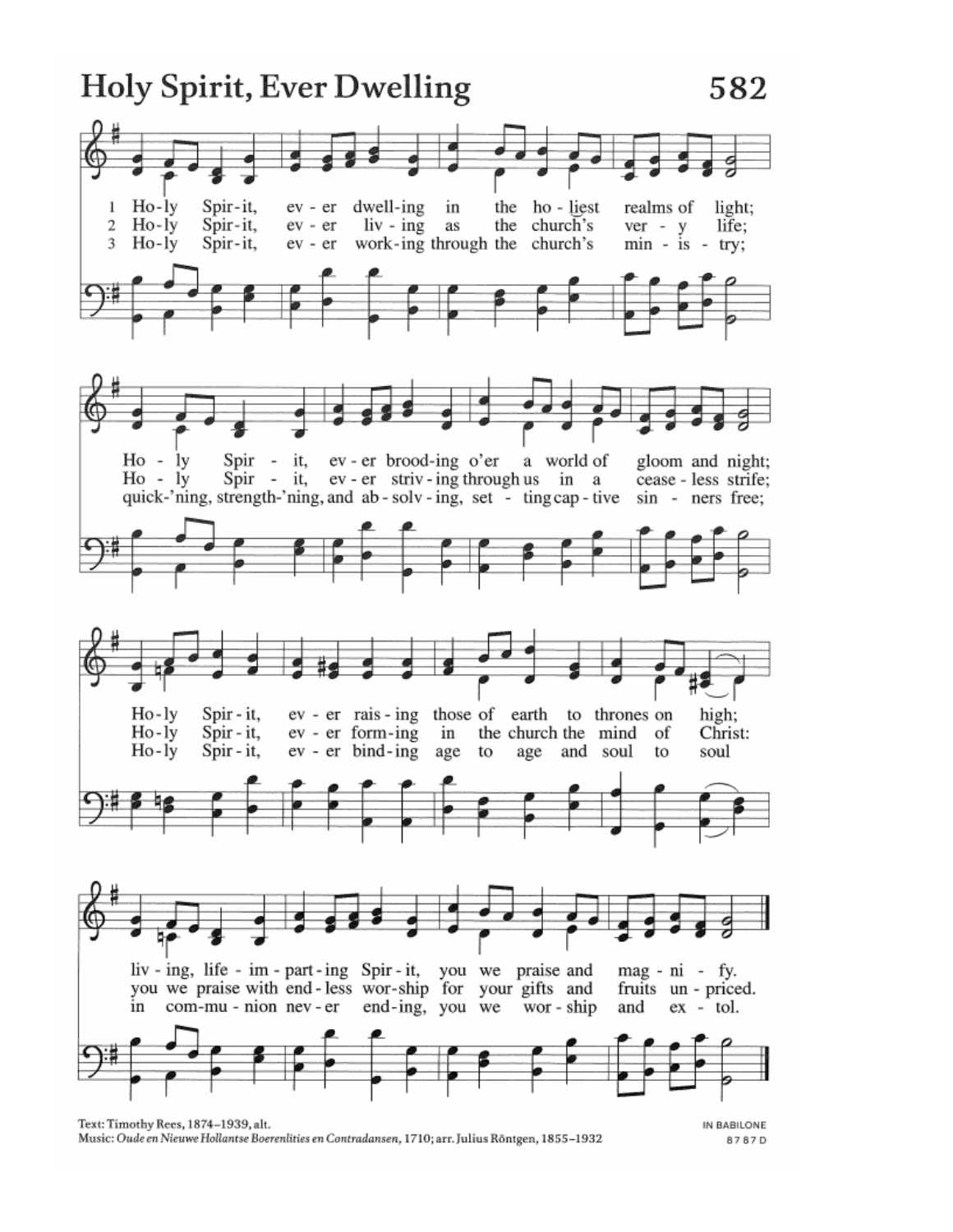

1050 Peninsula Drive Traverse City, MI 49686 (231) 947-9880 www.bethlehemtc.org

# May 23, 2021

## **HAPPY BIRTHDAY**

5/24 -- Cindy Hitesman 5/25-Lani Bathje 5/28-Julie Lapeer

5/24 - Tom Rockne 5/28-Kathleen Ivany-Mort 5/29-Cody Smith

Welcome to Rebecca Eaton - Rebecca started this week as our new Administrative Assistant. Please say hello to her if you are in the building.

Based on positivity rates, masks are still required for worship for the next few weeks. Please see your emails for more details.

Bethlehem's Council has voted to reopen the church building as of Wednesday, May 26<sup>th</sup>. New Building and Office Hours are: 9:00am - 2:30pm, Monday - Thursday.

Altar Flowers have returned! Please consider signing up for Altar Flowers for a Sunday service. You may use the sign-up poster in the Narthex by signing on the date you request. Then fill out a pink slip with the necessary information and place it and a check for \$40 (payable to Bethlehem Lutheran Church or BLC) in the Administration Assistant's mailbox near the church office entrance. You may select either "in honor" or "in memory" or "to celebrate". If someone has already signed on the date you would like, feel free to add your name - we welcome more than one on a Sunday.

Today's altar flowers are donated by: by Phil and Denice Bossardet in Memory of Pete Bossadet and Mike Long

Pr Ruth Overdier has given Bethlehem many books from Pr Fred's collection. Please feel free to take what you would like from the table in the area between the Gathering Space and Narthex.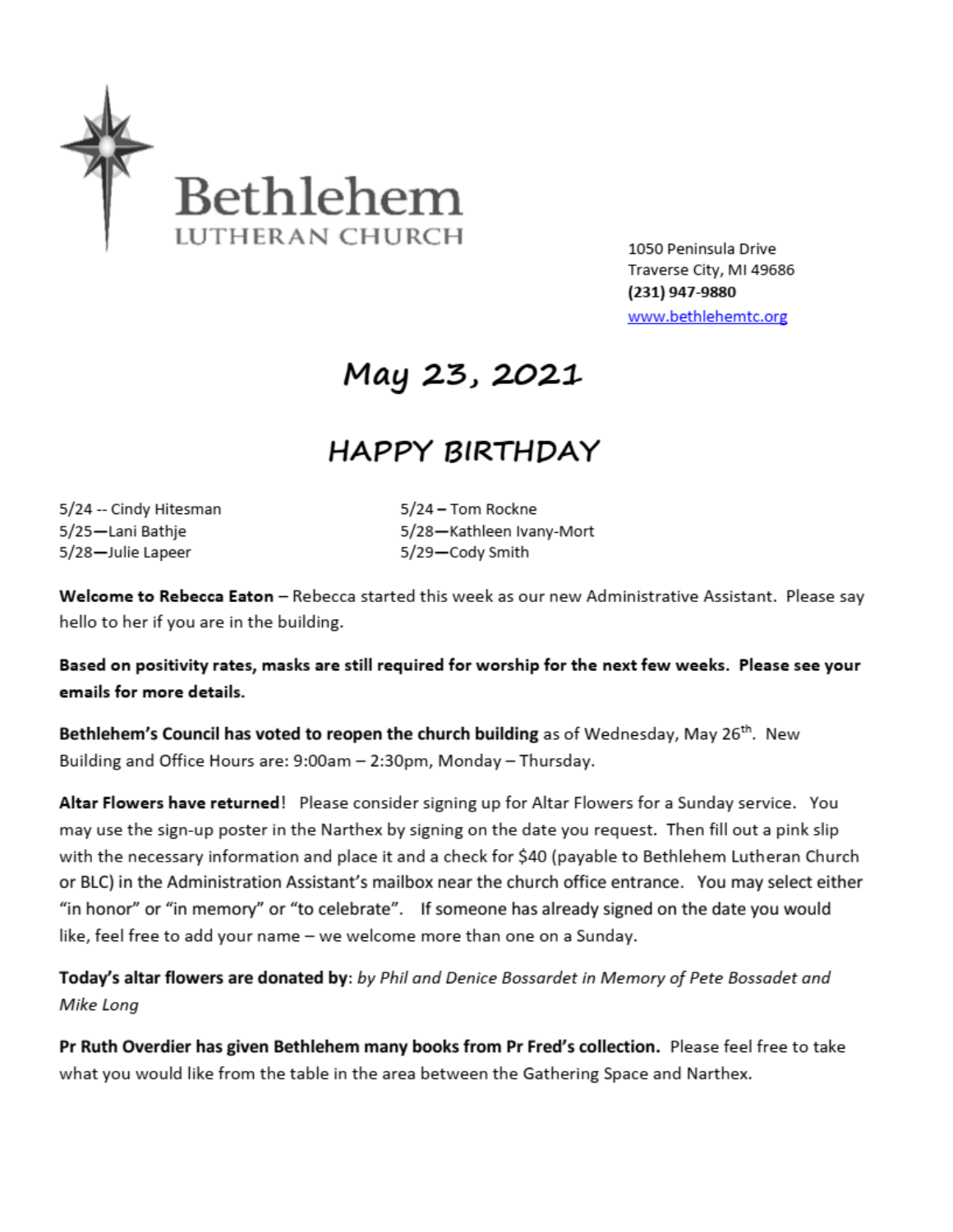"Zoom Bible Study" gathering via Zoom Is now studying Walter Wangerin's Jesus: A Novel. Besides the thought-provoking discussions, we also have great conversation and fellowship. Please contact Pr. Paul if you are interested in joining.

The BLC book club will meet via ZOOM at 5:30 on Tues May 25. We will be discussing This Tender Land by William Kent Krueger. The author lives in Minnesota where BLC book club founders Dave and Laurie Gabel now reside. They have graciously agreed to lead the discussion of this amazing book. If you are not already on the list and want to be added to the group for May just send your email to Cindy Monroe at cmonroe@chartermi.net.

#### Summer is just around the corner and here at Bethlehem we're planning a new exciting VBS

Adventure not only for your kids...but for the entire family! Are you looking for a safe, friendly and fun environment that you can all enjoy together? Then sign up today for Great Bible Reef One Day VBS! This outdoor fun-filled vacation bible school is for the young and the young at heart for one day only on Sunday, June 27th 2PM - 5:45PM.

Registration is going on now until the June 13th deadline! For more information or to register for VBS, go to myvbs.org/blcvbs2021 or reach out to Annie Slabaugh at annie.slabaugh@bethlehemtc.org or 231.947.9880 extension 16!

The MAY issue of the STAR is ready! Feel free to check online at www.bethlehemtc.org < About Us > "The Online Bethlehem Star" or type this URL to get these directly: http://www.bethlehemtc.org/the-bethlehem-starnewsletter

The outdoor "Shooting STAR Dispenser" at BLC is now full with several paper publications, including the May STAR and the current week's worship folder/bulletin. If you would like a copy of a DVD, please contact the church and one will be produced for you.

Drive My Way, the driver's ed school using Bethlehem's facility is in need of experienced driver's ed teachers. If you are experienced or know someone who is experienced, please contact Mark or Ashley Ingraham, the Father/Daughter Team; Drive My Way Driver Education; (231)492-6612. Time and pay are negotiable.

Christ in Our Home Devotionals for available for April/May/June. They can be picked up at the name tag table on Sunday mornings, from the STAR box below the outside mailbox, or during parking lot communion. The newest Living Lutheran magazine is also available in the same locations.

A big thank you to those who have turned in Oleson's receipts. For 2020, we received a total of \$545.66. Please continue saving your Oleson's receipts for Bethlehem. Please drop them off in the bin under the mailbox counter. Thanks.

Calling all Knitters!! There is an overabundance of yarn skeins in the bin under the mailboxes in the narthex. PLEASE feel free to grab some to make hats, mittens, prayer shawls, etc.! The yarn is sorted according to kind, so you can be sure to find something appropriate for whatever project you have in mind. Questions? Call Betty R.  $(947-1013)$